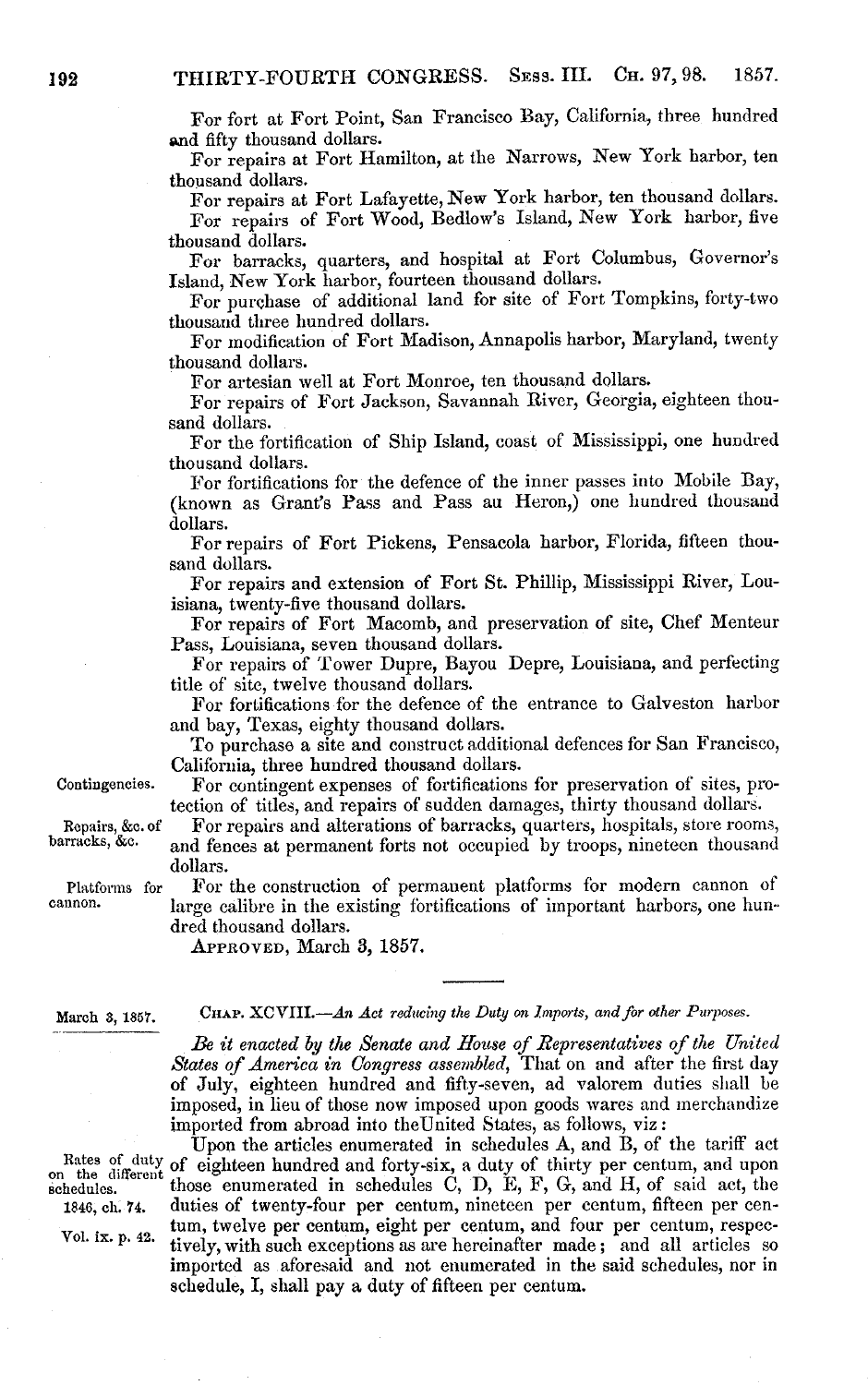SEc. 2. *And be it further enacted,* That all manufactures composed wholly of cotton, which are bleached, printed, painted, or dyed, and de laines, shall be transferred to schedule C. Japanned leather or skins of all Transfer of cer-<br>kinds, shall be transferred to schedule D. Ginger,—green, ripe, dried, one schedule to kinds, shall be transferred to schedule D. preserved or pickled; ochers, and ochrey earths; medicinal roots, leaves, another. gums, and resins in a crude state not otherwise provided for; wares, chemical, earthen or pottery of a capacity exceeding ten gallons, shall be transferred to schedule E. Borate of lime and codilla, or tow of hemp or flax, shall be transferred to schedule F. Antimony, crude or regulus of; Barks of all kinds not otherwise provided for; camphor, crude; cantharides; carbonate of soda; Emery, in lump or pulverized; Fruits, green, ripe, or dried; gums, Arabic, Barbary, copal, East India, Jeddo, Senegal, substitute, tragacanth, and all other gums and resins, in a crude state; machinery exclusively designed and expressly imported for the manufacture of flax and linen goods; sponges; tin in plates or sheets, galvanized or ungalvanized; woods, namely, cedar, lignumvitæ, ebony, box, granadilla, mahogany, rose wood, satin wood, and all cabinet woods, shall be transferred to schedule G. Acids, acetic, benzoic, boracic, citric, muriatic, white and yellow, oxalic, pyroligenous and tartaric, and all other acids of every description used for chemical or manufacturing purposes not otherwise provided for; aloes; amber; ambergris; anniseed; annatto, roucon or Orleans; arsenic; articles not in a crude state used in dyeing or tanning not otherwise provided for; assafoetida; asphaltum; barilla; bleaching powder, or chloride of lime; borax crude; boucho leaves; brimstone crude in bulk; cameos, mosaics, diamonds, gems, pearls, rubies, and other precious stones (not set ;) chalk; clay; cochineal; cocoa, cocoanuts, and cocoa shells; cork tree bark; cream of tartar; extract of indigo, extracts and decoctions of logwood and other dyewoods not otherwise provided for; extract of madder; flint, ground; grindstones; gutta percha unmanufactured; india rubber in bottles, slabs or sheets, unmanufactured; India rubber, milk of; indigo; lac spirits; lac sulphur; lastings cut in strips or patterns of the size and shape for shoes, slippers, boots, bootees, gaiters or buttons exclusively, not combined with india rubber; manufactures of mohair cloth, silk twist, or other manufactures of cloth, suitable for the manufacture of shoes, cut in slips or patterns of the size and shape for shoes, slippers, boots, bootees, gaiters or buttons exclusively, not combined with india rubber; music printed with lines, bound or unbound; oils, palm, teal and cocoanut; prussian blue; soda ash; spices of all kinds; watch materials and unfinished parts of watches; and woad, or pastel, shall be transferred to schedule H.

SEC. 3. *And be it further enacted*, That on and after the first day of Schedule of free July, eighteen hundred and fifty-seven, the goods, wares, and merchan-goods. dize mentioned in schedule I, made part hereof, shall be exempt from duty; and entitled to free entry :-

## **SCHEDULE** I.

All books, maps, charts, mathematical nauticle instruments, philosophical apparatus and all other articles whatever imported for the use of the United States; all philosophical apparatus, instruments, books, maps and charts, statues, statuary, busts and casts of marble, bronze, alabaster or plaster of paris, paintings and drawings, etchings, specimens of sculpture, cabinets of coins, medals, gems and all collections of antiquities; Provided, the same be specially imported in good faith for the use of any society incorporated or established for philosophical or literary purposes, or for the encouragement of the fine arts, or for the use or by the order of any college, academy, school, or seminary of learning in the United States; animal carbon (bone black); animals living of all kinds; argol, or crude tartar; articles in a crude state used in dyeing or tanning not otherwise provided for; bark, Peruvian; bells, old, and bell metal; berries, nuts, flowers, plants and vegetables used exclusively in dyeing or in composing  $VOL. \overline{X}$ l. PUB.  $-2\overline{5}$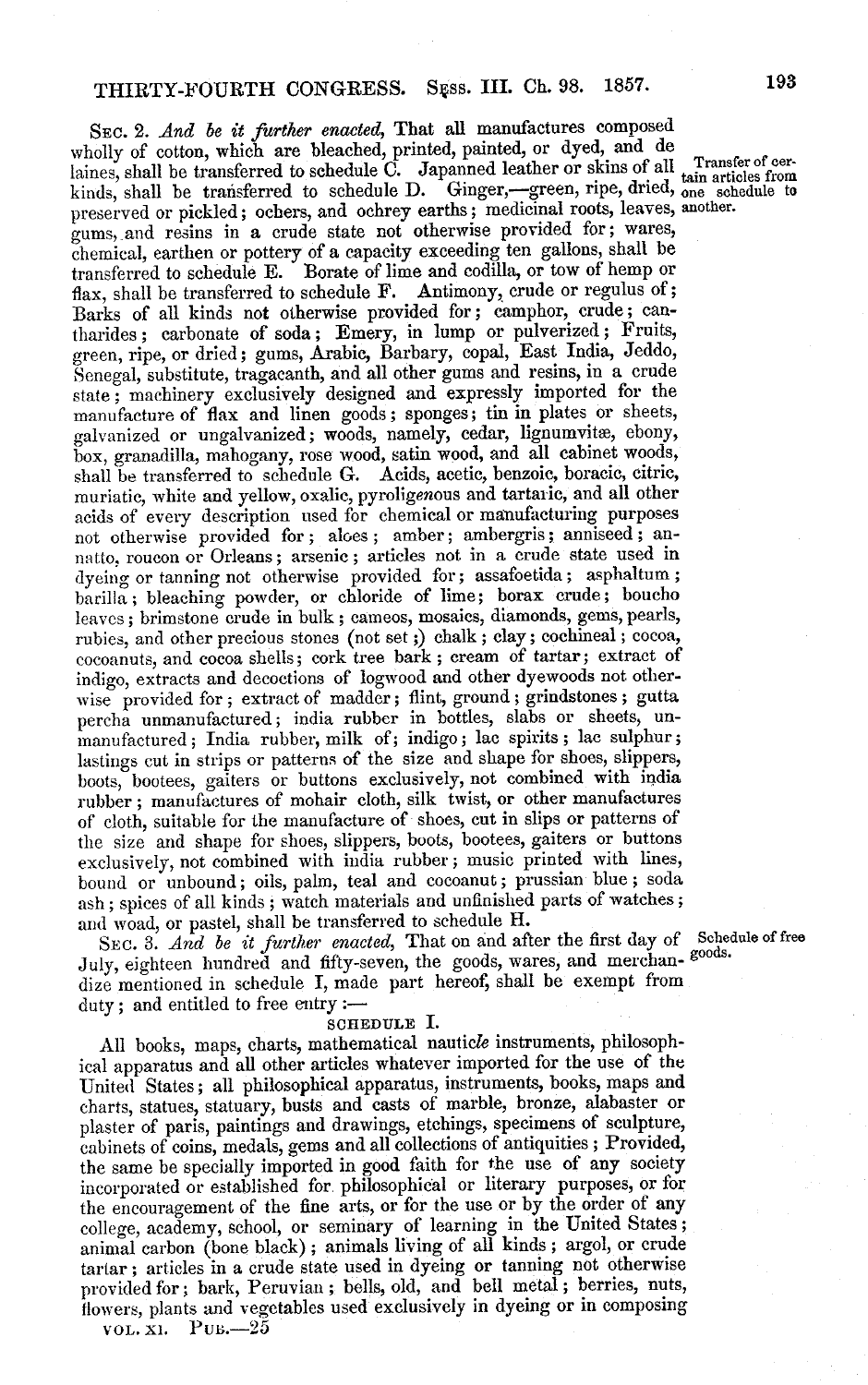dyes, but no article shall be classed as such that has undergone any manu- facture; bismuth; bitter apples; bolting cloths; bones, burnt, and bone dust; books, maps and charts imported by authority of the joint library committee of Congress, for the use of the library of Congress; Provided, That if, in any case, a contract shall have been made with any bookseller, importer, or other person, for books, maps or charts, in which contract the bookseller, importer, or other person aforesaid, shall have paid the duty, or included the duty in said contract, in such case the duty shall not be remitted; brass, in bars and pigs, or when old and fit only to be remanufactured; brazil wood, braziletto, and all other dye woods in stuffs; bullion, gold and silver; burr stones, wrought or unwrought, but unmanufactured; cabinets of coins, medals, and all other collections of antiquities; coffee and tea when imported direct from the place of their growth or production in American vessels, or in foreign vessels entitled by reciprocal treaties to be exempt from discriminating duties, tonnage and other charges; coffee the growth or production of the possessions of the Netherlands, imported from the Netherlands in the same manner; coins, gold, silver and copper; copper ore; copper when imported for the United States mint; copper in pigs or bars, or when old and fit only to be remanufactured; cotton; cutch; dragon's blood; felt, adhesive for sheathing vessels; flax unmanufactured; garden seeds and all other seeds for agricultural, horticultural, medicinal and manufacturering purposes not otherwise provided for; glass, when old and fit only to be remanufactured; goods, wares and merchandize the growth, produce or manufacture of the United States, exported to a foreign country and brought back to the United States in the same condition as when exported upon which no drawback or bounty has been allowed: Provided, That all regulations to ascertain the identity thereof, prescribed by existing laws, or which may be prescribed by the Secretary of the Treasury shall be complied with; guano; household effects, old, and in use, of persons or families from foreign countries, if used abroad by them and not intended for any other person or persons, or for sale; Ioe; Ivory unmanufactured; junk, old; linseed—but not embracing flax seed; madder root; madder ground or prepared; maps and charts; models of inventions and other improvements in the arts; Provided, That no other article or articles shall be deemed a model or improvement which can be fitted for use; oakum; oil spermaceti, whale and other fish of American fisheries and all other articles the produce of such fisheries; paintings and statuary; palm leaf unmanufactured; personal and household effects, (not merchandize,) of citizens of the United States dying abroad; plaster of Paris or sulphate of lime unground; platina unmanufactured; rags of whatever material except wool; rattans and reads unmanufactured; sheathing copper, but no copper to be considered such, and admitted free, except in sheets of forty eight inches long and fourteen inches wide, and weighing from four-<br>teen to thirty-four ounces the square foot; sheathing metal, not wholly, or in part of iron ungalvanized; shingle bolts and stave bolts; silk, raw, or as reeled from the cocoon, not being doubled, twisted, or advanced in manufacture in any way; specimens of natural history, mineralogy, or botany; substances expressly used for manures; tin in pigs, bars or blocks; trees, shrubs, bulbs, plants, and roots not otherwise provided for; wearing apparel in actual use and other personal effects, (not merchandize;) professional books, implements, instruments, and tools of trade, occupation or employment, oT persons arriving in the United States; *Provided,* That this exemption shall not be construed to include machinery, or other articles imported for use in any manufacturing establishment, or for sale; sheep's wool, unmanufactured of the value of twenty cents per pound or less at the port of exportation, and hair of the alpacca, the goat, and other like animals, unmanufactured; *Provided,* That any wool of the sheep, or hair of the alpacca, the goat, and other like animals,